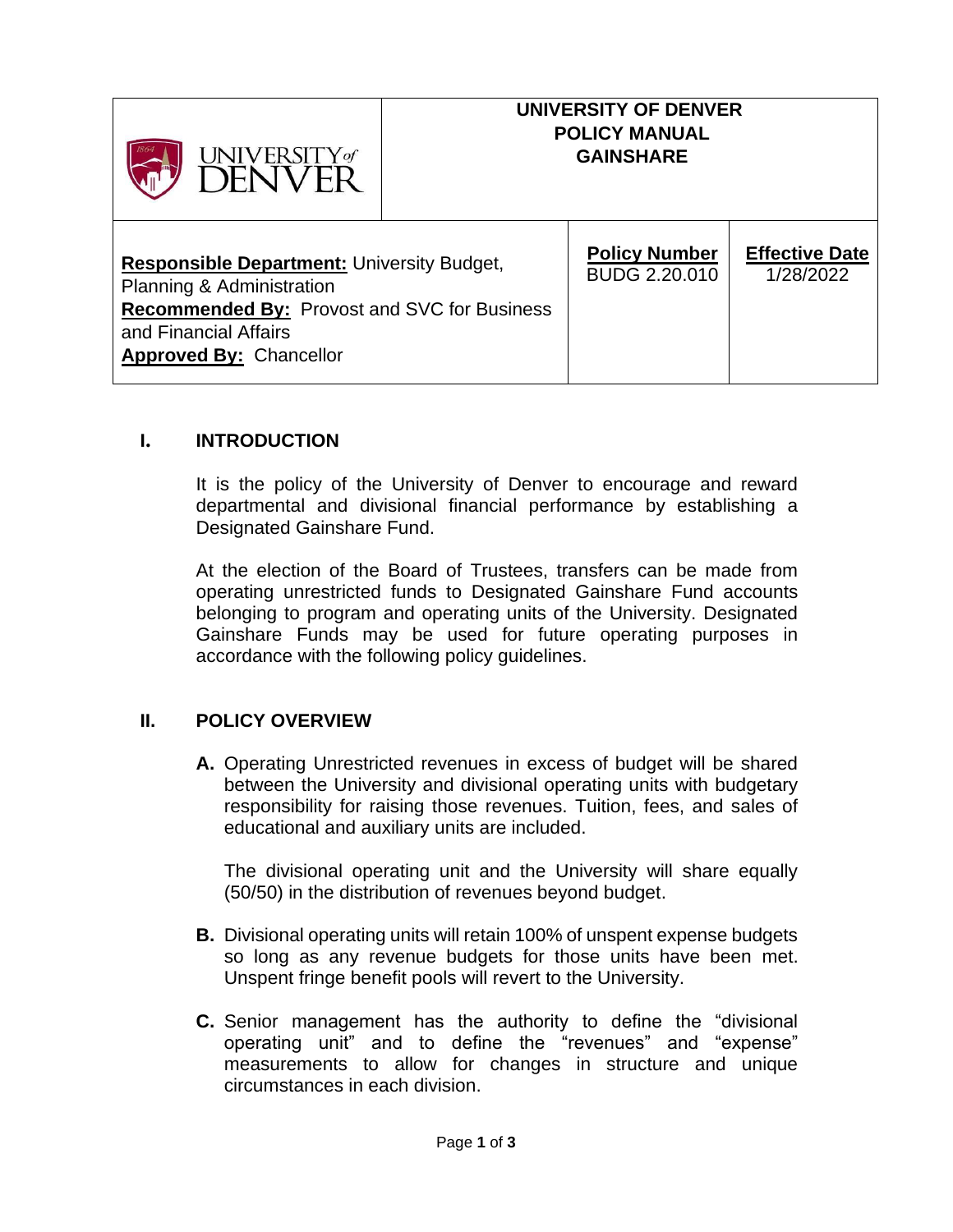- **D.** The calculation of funds available for Gainshare will be determined from year-end results.
- **E.** The monies due divisions for Gainshare will be held in separate Designated Fund accounts. Interest earned on the Designated Fund accounts will go into the University's general fund (Operating Unrestricted).
- **F.** Balances in Designated Fund accounts will be measured at the close of each fiscal year. In any given year, operating units may spend up to one-third of the prior fiscal year's year-end accumulated fund balance. All unspent balances will remain in the Designated Fund accounts (e.g. unspent balances do not revert to the University). Senior Management has the authority to make exceptions to the one-third limit for special projects or where circumstances warrant spending more.
- **G.** Balances in non-tuition generating units will be capped at 10% of the unit's budgeted operating expense or \$1 million dollars, whichever is lower. If additional Gainshare is generated, it will be distributed to the University.
- **H.** Gainshare funds are intended to serve as seed money for program enhancement and development, space renovation projects, and for such things as faculty travel, equipment, and unbudgeted nonrecurring expenditures.
	- **1.** Multi-year Gainshare plans are encouraged. Division heads must develop plans for multi-year spending of the Gainshare Funds and receive approval from the Provost and Executive Vice Chancellor or the Senior Vice Chancellor for Business and Financial Affairs prior to implementation. All plans should have a clearly defined termination path, to accommodate a change to financial conditions of the unit or the University.
	- **2.** Gainshare funds may be used to pilot new appointed staff positions, with clear communication in advertisements and employee communications regarding the temporary nature of the position. Prior approval of the Provost and Executive Vice Chancellor or the Senior Vice Chancellor for Business and Financial Affairs is required. All positions funded by Gainshare should have a clearly defined and communicated end date.
	- **3.** Gainshare funds may be used for scholarships, so long as Gainshare funds are projected to support awards for the duration of the award and communicated clearly to student recipients.